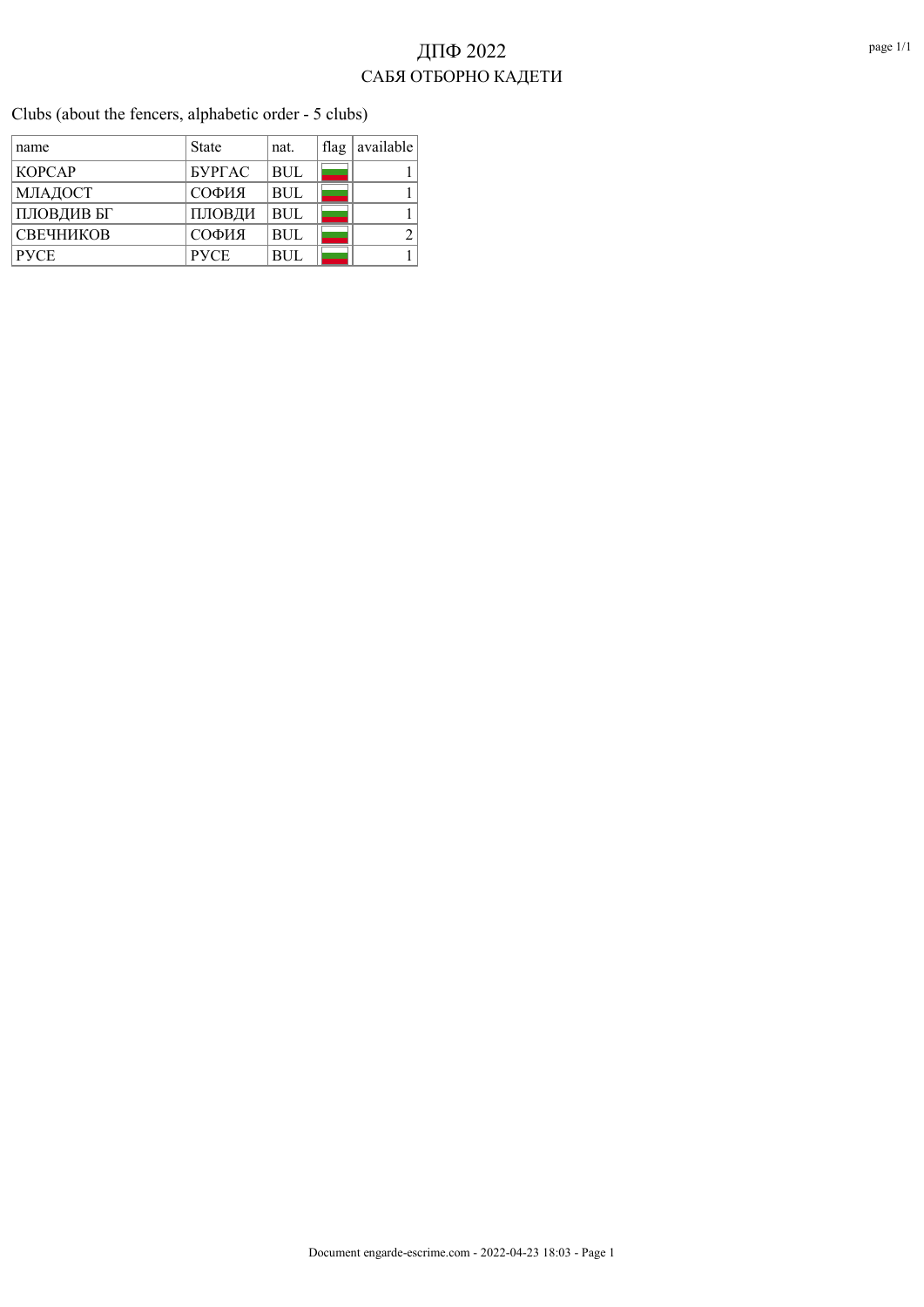ran number name club flag  $|1|$  7 (1 3 3) СВЕЧНИКОВ СВЕЧНИКО ДАЛЕКОВ Симеон ЛАЗОВ Димитър ПЕЛОВ Станимир 2 20 (2 6 12) МЛАДОСТ МЛАДОСТ ГЕНКОВ Александър ГОСПОДИНОВ Никола СТАЙКОВ Михаил  $3 \mid 34 (8917)$  СВЕЧНИКОВ 2 СВЕЧНИКО АЛЕКСИЕВ Кристиан ВОДЕНОВ Радослав МЕЙЦОВ Никола ПЕШЕВ Калоян 4 **#### KOPCAP KOPCAP**  КОЛЕВ Иван МИЛАНОВ Никола ТОНЧЕВ Димитър ЧОЛАКОВ Йордан 5 **#### ПЛОВДИВ БГ** ПЛОВДИВ Б ГЕОРГИЕВ Николай-Том БАРБАНАКОВ Петър ДОЧЕВ Ангел 6 #### РУСЕ РУСЕ БАШАЛОВ Алек БОЙКОВ Кристиян ИВАНОВ Радослав ЙОНЧЕВ Ален

Teams (present, ordered by fencer number - 6 teams)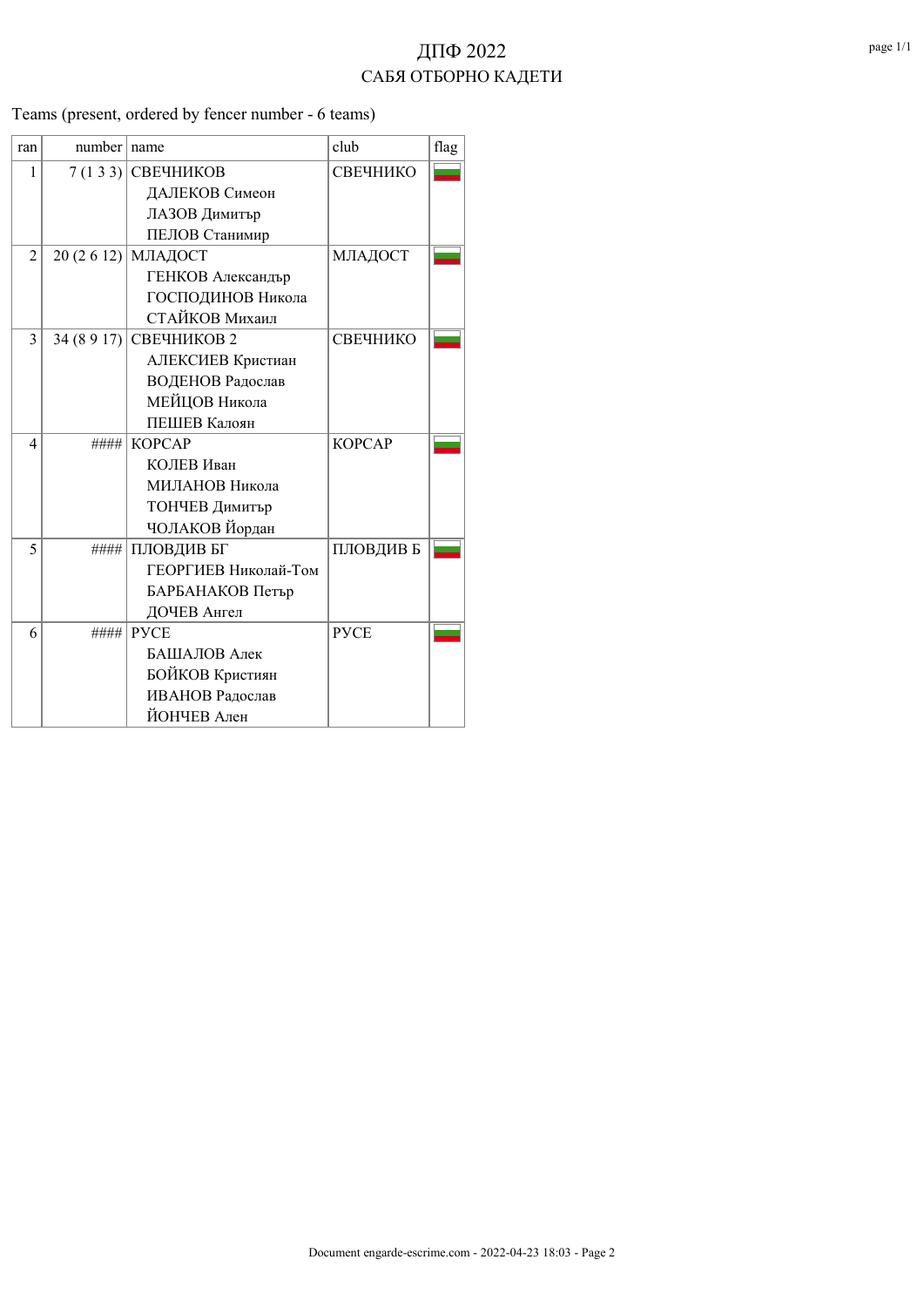Overall number of teams: 6 Number of teams among the 32 first fencers of the FIE ranking: 0

Number of teams of Europ: 6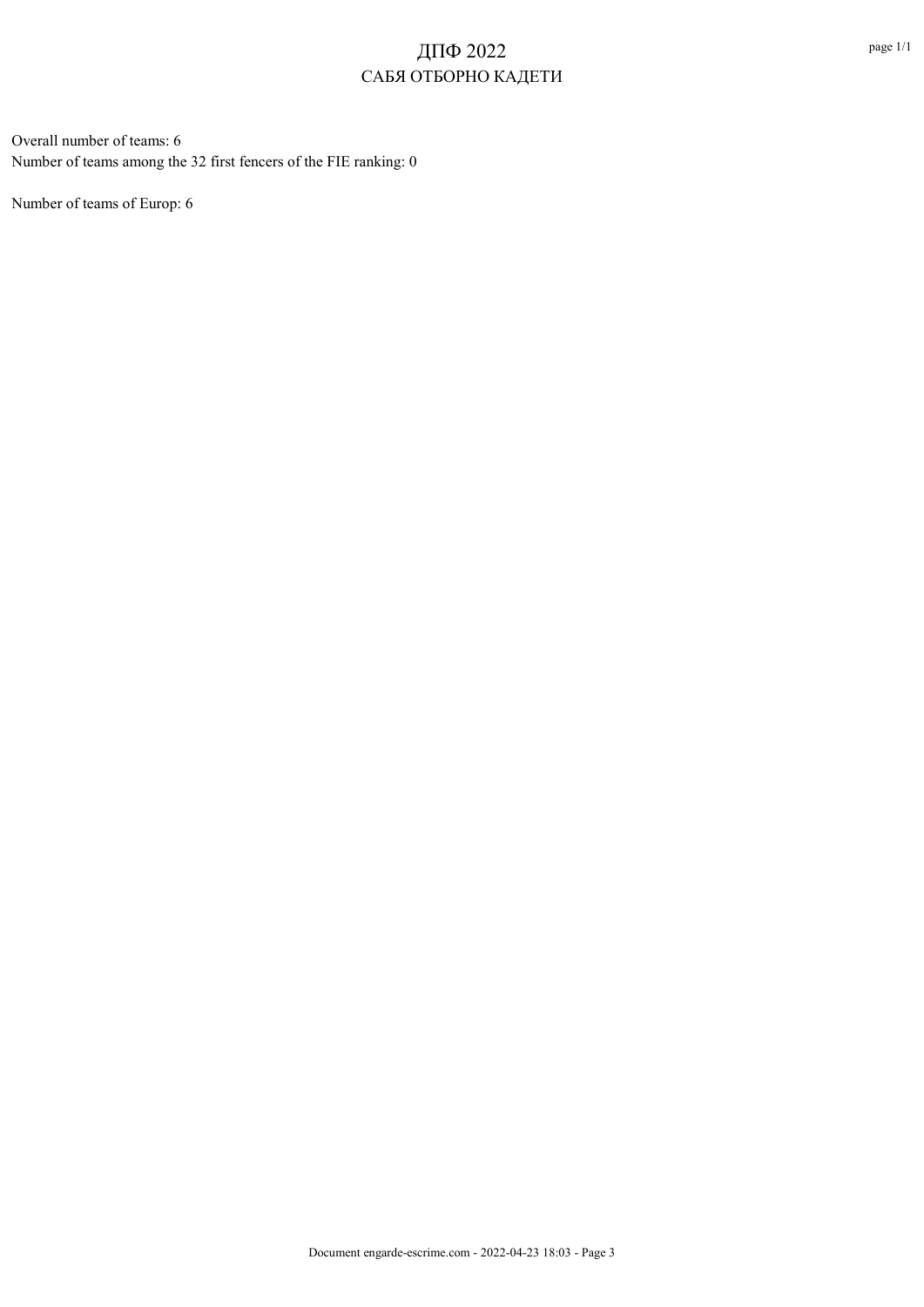Formula of the competition

\_\_\_\_\_\_\_\_\_\_\_\_\_\_\_\_\_\_\_\_\_\_\_\_\_\_\_\_\_\_\_\_\_

Direct elimination : 6 teams

Main tableau

Tableau for 5th place

Match for 7th place

Match for 3rd place